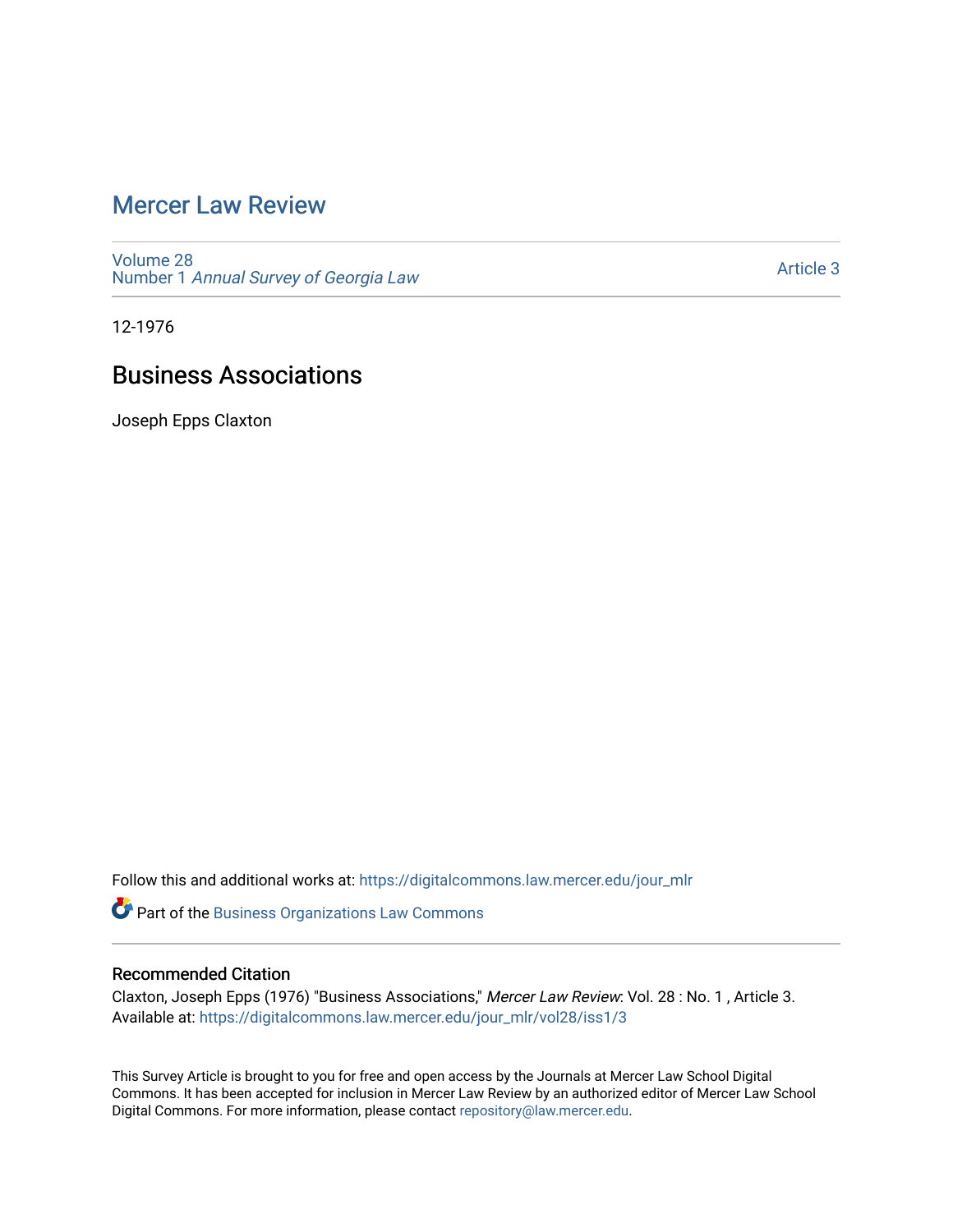# **Business Associations**

#### **By Joseph Epps Claxton\***

This survey article deals with recent Georgia cases and statutes in the areas of partnerships, corporations, securities regulation, and utilities.

#### **I.** PARTNERSHIPS

#### *A. Legal Liability of Partners*

There are, of course, innumerable issues within the general topic of the liability of individual members of a partnership. One of the most basic of these issues concerns whether a new partner is liable for the previously existing obligations of the partnership. The Uniform Partnership Act does extend liability for such debts to new partners.

A person admitted as a partner into an existing partnership is liable for all the obligations of the partnership arising before his admission as though he had been a partner when such obligations were incurred, except that this liability shall be satisfied only out of partnership property.'

The basic effect of the UPA provision is to eliminate the confusion that can arise when a new partner's obligation is fixed by the terms of his contract of admission-a contract that may be subject to varying constructions.' Georgia, however, has not followed this approach. In two early Georgia Supreme Court decisions, *Bracken & Ellsworth v. Dillon & Sons3* and *Morris v. Marqueze & Varney,'* it was held that a new partner is not liable for the old debts of the partnership in the absence of an express agreement, upon sufficient consideration, to accept those liabilities. The holdings in these two cases have been codified in a statute,<sup>5</sup> which was followed by the Georgia Court of Appeals during the current survey period in the case of

<sup>\*</sup> Associate professor of Law, Walter F. George School of Law, Mercer University. Emory University (A.B., 1968); Duke University (J.D., 1972). Member of the Georgia Bar.

<sup>1.</sup> **UNIFORM** PARTNERSHIP AcT §17 [hereinafter cited as UPA]. The limitation to partnership property sometimes is forgotten. It should not be.

<sup>2.</sup> See 2 Z. **CAVITCH,** BUSINESS **ORGANIZATIONS** §24.05 **(1976).**

**<sup>3.</sup>** 64 Ga. 243 **(1879).**

<sup>4. 74</sup> Ga. **86 (1885).**

**<sup>5.</sup> GA. CODE ANN. §75-205 (1973)** states: "An incoming partner is not bound for the old debts of the firm in the absence of an express agreement, on sufficient consideration, to assume the old indebtedness."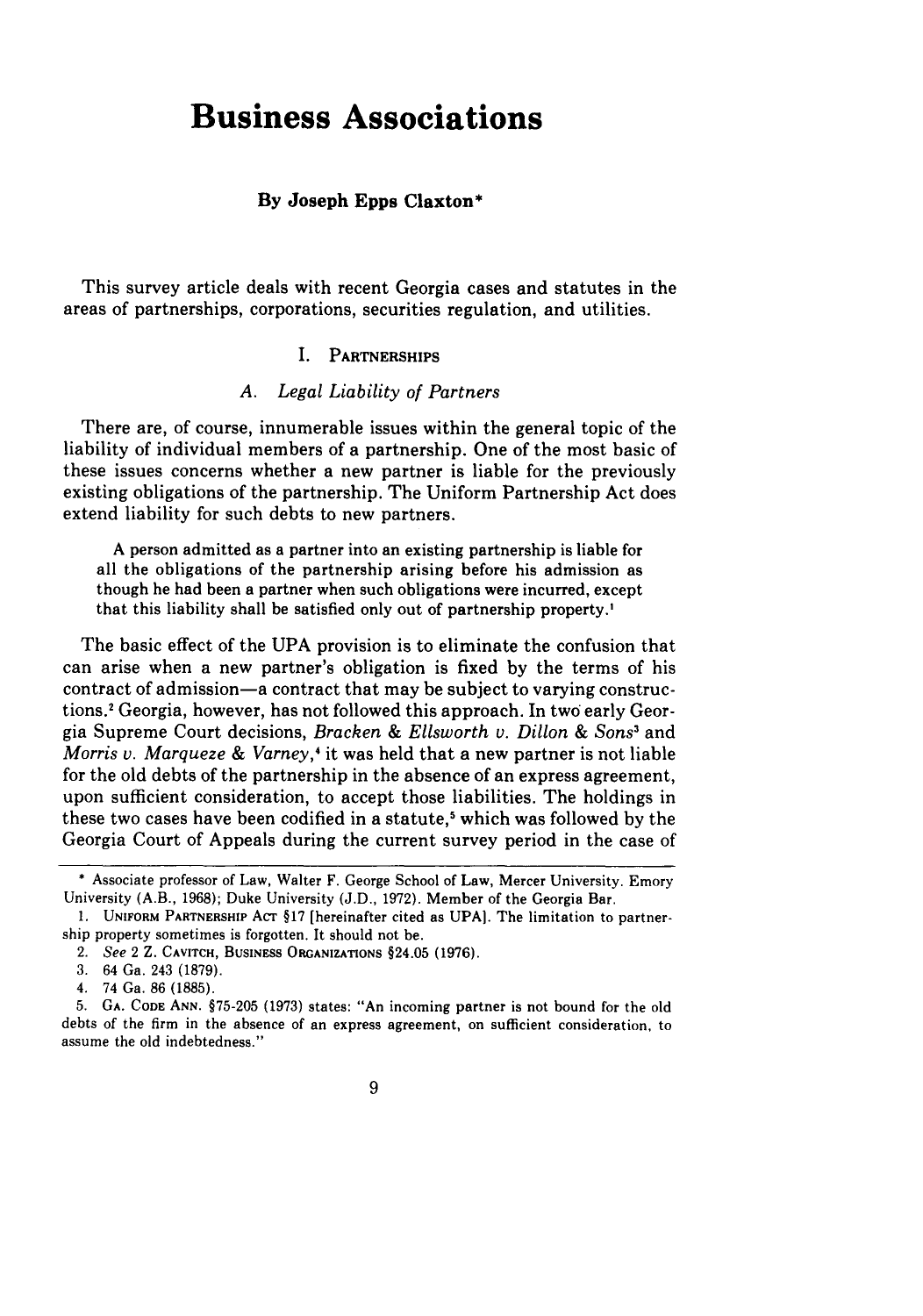Cook *v. Preskitt*.<sup>6</sup> Reversing the trial court's decision, the court of appeals reemphasized the necessity of an express agreement to hold an incoming partner liable for prior partnership obligations.

Another interesting liability issue is raised when a partner is sued individually by a plaintiff injured by the partner's sole negligence when the negligent act occurred in the course of the partnership business. It is a basic legal principle that a partnership in general may be liable for such an act to the same extent as the partner directly involved.7 That is certainly the rule in Georgia.' A plaintiff, however, has the option of proceeding against the partner alone without regard to the partnership. It was exactly these facts that led to the decision in *Flynn v. Reaves*,<sup>9</sup> in which the court of appeals held that the individual partner involved in such a situation cannot seek contribution from his copartners. This quite predictable result was explained by the court as follows:

Here, the co-partners and defendant are not joint tortfeasors among themselves. For the co-partners are subjected to liability only by the doctrine of respondeat superior. Thus, defendant whose negligence, if any, was actual, cannot seek contribution from his co-partners, who are merely constructively negligent. Of course, had defendant alleged that his copartners were actual tortfeasors, a third-party action for contribution would lie. But such is not the case.'<sup>0</sup>

### B. *Procedure*

As so often happens, the Georgia Long-Arm Statute<sup>11</sup> was involved in a business setting in *North Peachtree 1-285 Properties, Ltd. v. Hicks.'2 A* nonresident partner signed a promissory note in partial payment for property being purchased by his partnership as well as a personal guarantee of payment. The signings took place in the Atlanta offices of the partnership's

<sup>6. 137</sup> Ga. App. 250, 223 S.E.2d 282 (1976).

<sup>7.</sup> **UPA** §13.

<sup>8.</sup> There has been considerable confusion on this point, for the very simple reason that there is a provision in the Georgia Code which states that "[p]artners shall not be responsible for torts committed by a copartner." GA. **CODE ANN.** §75-308 (1973). There are some early cases that give a literal interpretation to this rather unfortunate language. See, *e.g.,* Corbett v. Connor, 11 Ga. App. 385, 75 S.E. 492 (1912). However, Rogers v. Carmichael, 184 Ga. 496, 192 S.E.39 (1937), held in effect that the statute does not really mean what it says and that Georgia adheres to the common-law rule of general liability for "a negligent tort committed by one of the partners *within the scope of the partnership business." Id.,* 192 S.E. at 40 (emphasis added). The reader will have to evaluate for himself the validity of this result.

<sup>9. 135</sup> Ga. App. 651, 218 S.E.2d 661 (1975).

<sup>10.</sup> *Id.* at 654, 218 S.E.2d at 663. The court did say that "had the co-partners been subjected to liability by the doctrine of respondeat superior, they would have a right of indemnity against defendant for his actual negligence." *Id.,* n. 2.

<sup>11.</sup> **GA. CODE ANN.** §24-113.1 (1971). The relevant portion of the statute provides for jurisdiction over any nonresident who "[t]ransacts any business with this State . . . .'

<sup>12. 136</sup> Ga. App. 426, 221 S.E.2d 607 (1975).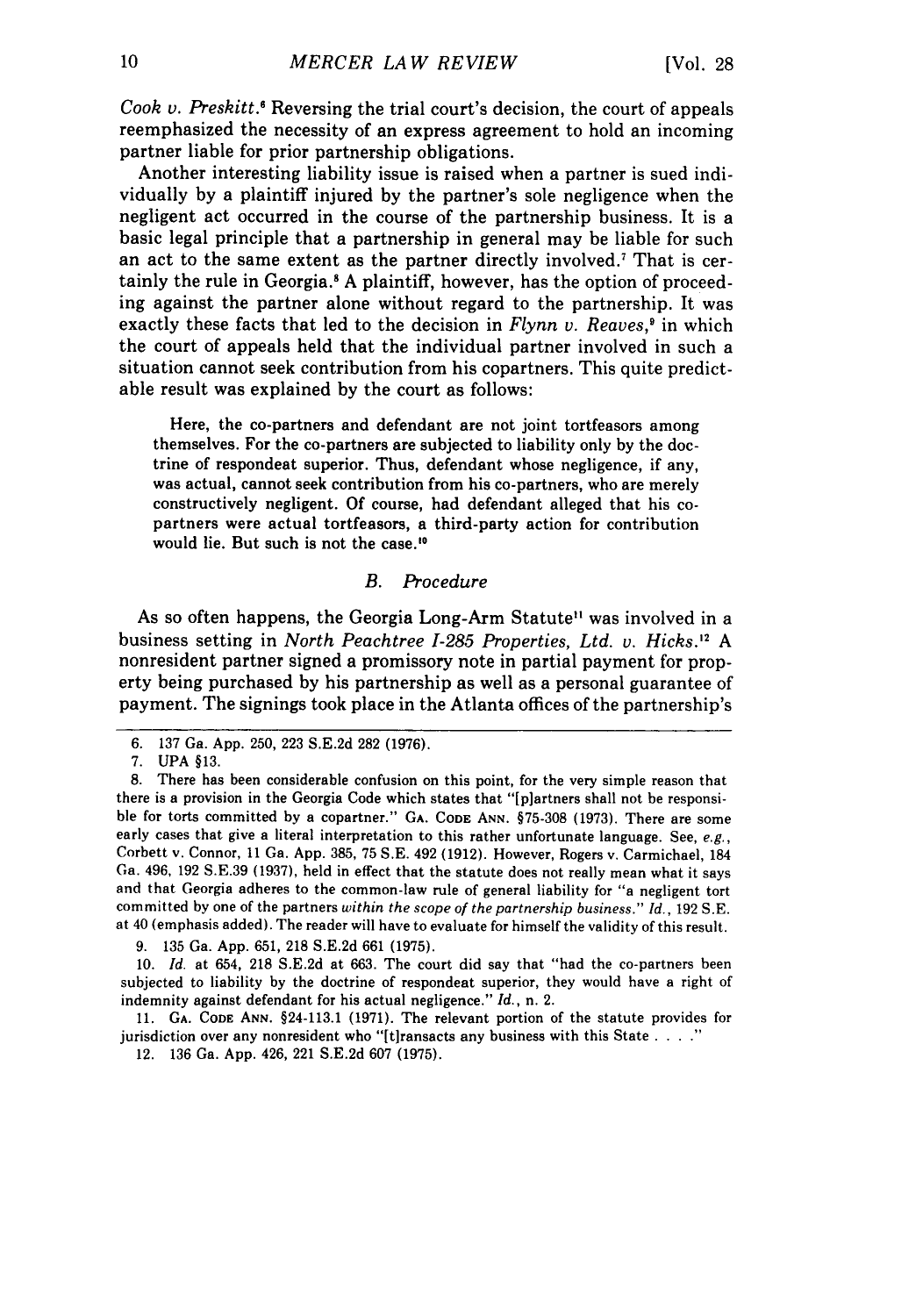attorneys. The court of appeals held that the defendant partner's actions were sufficient to establish personal jurisdiction over him in the Georgia courts. The signings amounted to the transaction of business within the meaning of the Long-Arm Statute. In addition, reference was made to the well-known case of *Coe & Payne Co. v. Wood-Mosaic Corp.,'"* in which the Georgia Supreme Court said the state had an interest in providing judicial redress against persons who "incur obligations to . . . those within the ambit of the State's legitimate protective policy."'" The decision in *North Peachtree* is consistent with the so-called Illinois Rule, now followed in Georgia, which is "based on the premise that the Long-Arm Statute contemplates that jurisdiction shall be exercised over non-resident parties to the maximum extent permitted by procedural due process.""

#### *C. Termination of a Partnership Interest*

Particularly in the case of a partnership based on professional skills, such as the providing of medical services, it is not uncommon for the partnership agreement to provide that in the event a partner becomes permanently disabled his interest in the partnership will terminate. Unless the partner formally concedes his own disability, it is necessary for a determination to be made by an independent medical examination. The allocation of considerable sums of money sometimes may hinge on whether such a determination is made in a proper and timely fashion.

In *First National Bank of Atlanta v. Rayle,"* there was no real doubt of the affected partner's disability. Nevertheless, the partner never conceded his disability, and it was an "uncontroverted fact that there had been no *determination of such permanent disability pursuant to the partnership* agreement prior to his death."<sup>17</sup> Therefore, the court of appeals held, the affected partner's estate was entitled to the same substantial benefits (such as insurance payments and a distribution from capital) that would have been available to the partner if he had been completely active just prior to his death.

Obviously, a great deal of flexibility is available in the drafting of partnership agreements. It is therefore doubly unfortunate when a simple, clear element of an agreement is ignored by the parties to it, thus compelling what would otherwise be unnecessary judicial intervention.

17. *Id.* at 106, 222 S.E.2d at 893 (emphasis added).

<sup>13. 230</sup> Ga. 58, 195 S.E.2d 399 (1973). For an analysis of this case, see Claxton, Annual *Survey of Georgia Law: Agency and Business Associations,* 25 MER. L. REV. 21, 42 (1974).

<sup>14. 230</sup> Ga. at 61, 195 S.E.2d at 401, *quoting* Nelson v. Miller, 11 Ill.2d 378, 143 N.E.2d 673, 676 (1957).

<sup>15. 230</sup> Ga. at 60, 195 S.E.2d at 401.

<sup>16. 137</sup> Ga. App. 103, 222 S.E.2d 891 (1975).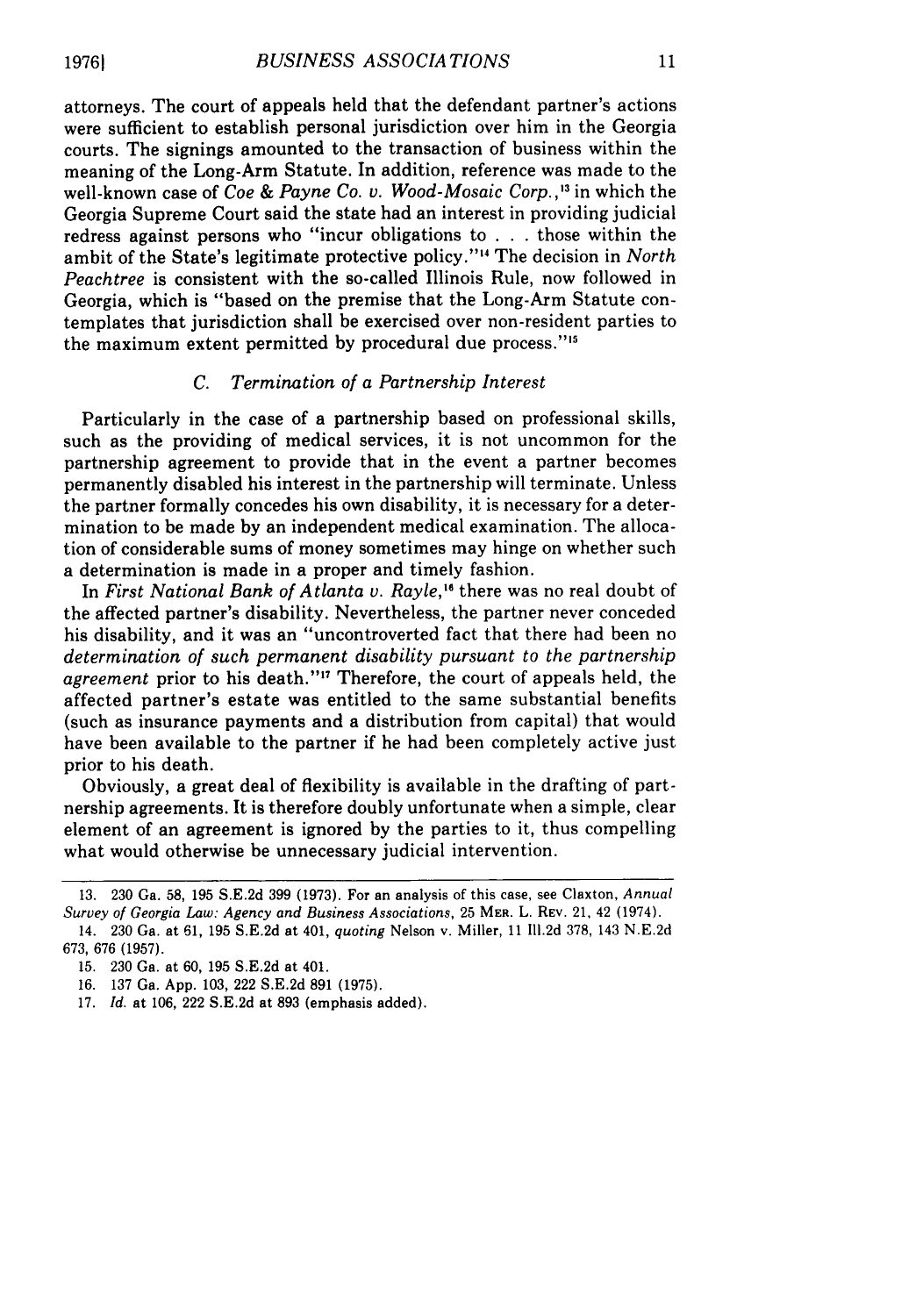#### II. CORPORATIONS

With one exception, a case involving a procedural question,<sup>18</sup> the decisions dealing with corporate questions during the current survey period were relatively routine. However, a number of cases did raise points of some interest.

#### *A. The Corporation as a Legal Entity*

The most fundamental characteristic of a corporation is that "the law has seen fit to clothe this institution with legal personality."<sup>19</sup> A corporation, in other words, is a legal entity. There are a multitude of cases in which this concept is applied, and two new Georgia opinions were added to the list during the current survey period.

Both of the cases dealt with the so-called alter-ego doctrine, under which the corporate entity may be ignored and liability for monetary obligations imposed directly on its shareholders. Probably the most familiar analysis of the alter-ego doctrine is that set forth by the California courts. In general terms, the application of the doctrine requires the satisfaction of two conditions: "(1) [T]hat there be such unity of interest and ownership that the separate personalities of the corporation and the individual no longer exist and (2) that, if the acts are treated as those of the corporation alone, an inequitable result will follow."<sup>20</sup>

In *Trans-American Communications, Inc. v. Nolle2'* a former corporate officer sought to pierce the corporate veil to recover unpaid salary from a holding company which was the sole shareholder of the employer corporation. The former officer successfully relied upon the alter-ego doctrine, primarily because of evidence that the holding company had used and drained the resources of the employer-subsidiary in order to improve the position of other subsidiaries. The facts of the case include a number of classic indications of intermingling between the two theoretically separate businesses: They were both located in the same building, .the corporate officers overlapped, there was a central bookkeeping office, employees were interchanged between the companies, and, according to direct testimony, income was pooled. It was apparent that the subsidiary "was in fact the mere agent, instrumentality, and alter ego" of the holding company.<sup>22</sup>

Reference to the alter-ego doctrine was also made in *Goldgar v. Jetter,23*

**<sup>18.</sup>** *See* Process Systems, Inc. v. Dixie Packaging Co., **137** Ga. **App.** 452, 222 **S.E.2d 891 (1976),** discussed in notes 42-45, *infra,* and accompanying text.

<sup>19.</sup> N. LATTIN, THE LAW OF CORPORATIONS 65 (2d ed. 1971).

<sup>20.</sup> Automotriz Del Golfo De California v. Resnick, 47 Cal.2d **792, 796, 306 P.2d 1,** 3 **(1957).** The reader may also wish to examine Minton v. Caveney, **56** Cal.2d **576,** 364 **P.2d** 473 **(1961).**

<sup>21. 134</sup> Ga. **App.** 457, 214 **S.E.2d 717 (1975).**

<sup>22.</sup> *Id.* at **457-58,** 214 **S.E.2d** at **718,** summarizing the employee's argument.

**<sup>23. 135</sup>** Ga. **App. 589, 218 S.E.2d** 452 **(1975).**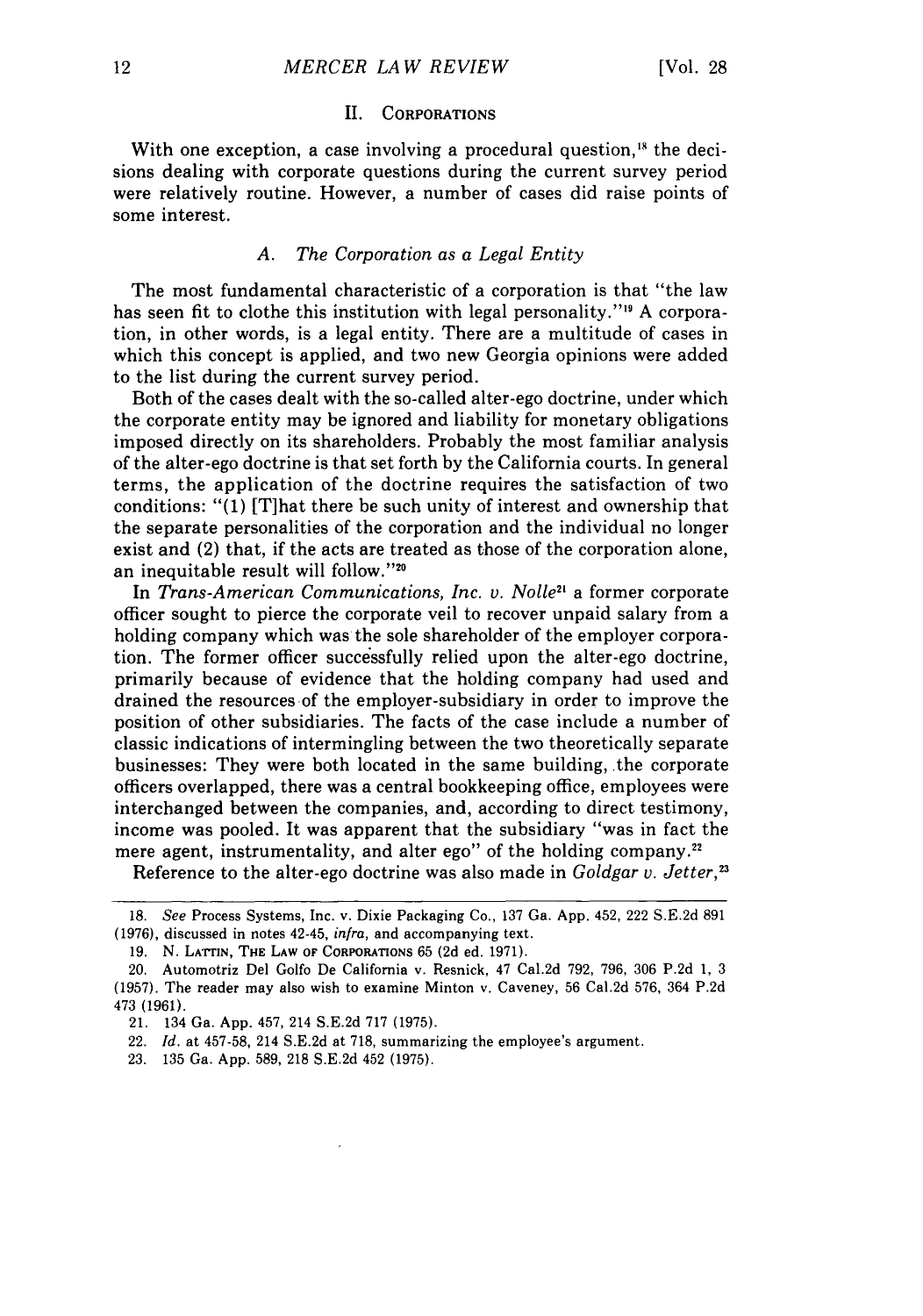which provides an example of how the doctrine is applied sometimes when simple agency principles could be more suitably relied upon. The issue in *Goldgar* was whether an officer-agent who receives money on behalf of a corporation may be responsible for that sum to the party from whom it is received, even when the agent did not personally pocket the money and received no benefit from it. In a concurring opinion, one member of the court of appeals panel noted that the officer was liable to the party who had conveyed the money if he knew that the latter was ultimately entitled to get it back. 4 This view was based on the language of a Georgia Supreme Court case, *Alexander v. Coyne*,<sup>25</sup> and does not depend in any way upon the alter-ego doctrine. Yet the majority opinion insisted on basing its holding against the officer on the proposition that he was the "alter ego" of the recipient corporation, an approach which need never have been adopted at all. Moreover, the proposition was apparently based solely on the fact that the officer in question also owned eighty percent of the corporation's stock. That fact in itself is certainly not enough to trigger the application of the alter-ego doctrine. The majority probably reached the correct result, but it certainly did so in a questionable manner.<sup>26</sup>

## *B. The Doctrine of Ultra Vires*

As the term is traditionally used, "[a]n act or contract of a corporation is 'ultra vires' where it is beyond the powers expressly or impliedly conferred upon the corporation."" In Georgia as in most other states, the doctrine of ultra vires has been almost entirely eliminated.<sup>28</sup> Under the Georgia Corporations Code, it can certainly no longer be raised as a defense to an action against a corporation on a corporate obligation.<sup>29</sup> Nevertheless,

27. J. **KAPLAN, KAPLAN'S** NADLER **GEORGIA CORPORATION LAW** §§7-24 **(1971).**

**28.** *See* **GA. CODE ANN. §22-203 (1970).**

**29.** Under the Code, there are three situations in which a plaintiff may use the doctrine of ultra vires as the basis for an **action.** They are:

a. In an action **by** a shareholder or director against the corporation to enjoin the doing of any act or the transfer of real or personal property **by** or to the corporation. . **..**

**b.** In action **by** the corporation **.. .**against an incumbent or former officer or director of the corporation, for loss or damage due to his unauthorized act.

c. In an action **by** the Attorney General **. ..**to dissolve the corporation, or in an action **by** the Attorney General to enjoin the corporation from the transaction of unauthorized business.

**GA. CODE ANN.** § 22-203 (1970).

<sup>24.</sup> *Id.* at 591, 218 S.E.2d at 453.

<sup>25. 143</sup> Ga. 696, 85 S.E. 831 (1915).

<sup>26.</sup> It is quite common for the alter-ego doctrine to be confused with agency concepts, and frequently no great harm is done as a result. One need look no further than the *Trans-American* case, discussed in notes 21 and 22, supra, and accompanying test, to find an opinion in which the blurring of the distinction is not really critical. The quality of the *Goldgar* decision, on the other hand, is seriously undermined by the court's lack of precision in applying two related but nevertheless different theories.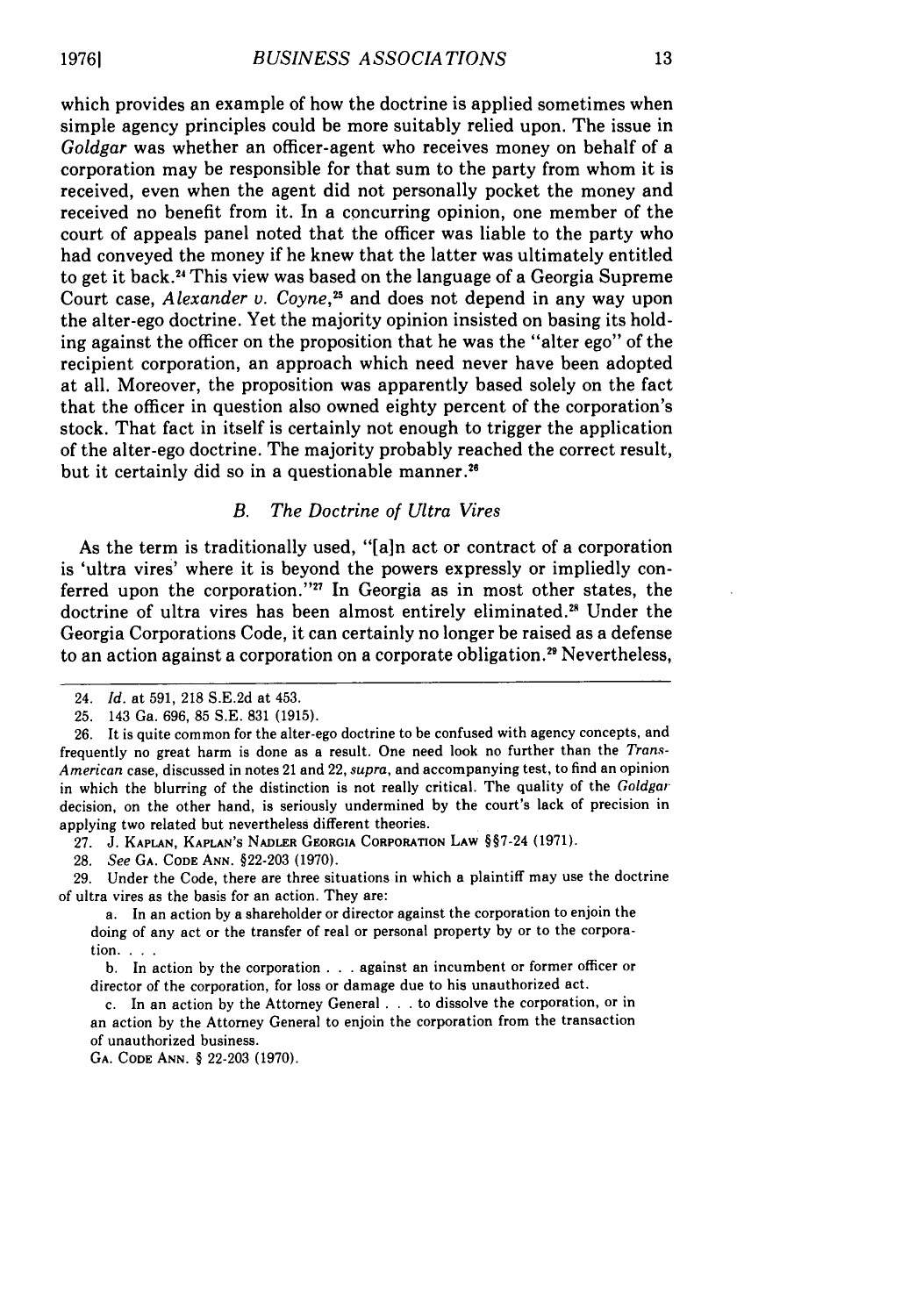the effort to do exactly that continues to be made, as illustrated by the truly hilarious case of *Free for all Missionary Baptist Church, Inc. v. Southeastern Beverage & Ice Equipment, Inc.30* The case arose when the pastors of the church, operating in their capacities as the president and the secretary of the church corporation, leased liquor dispensary equipment from Southeastern Beverage for use in a proposed church-affiliated nightclub. The church actually made a substantial initial payment, but then defaulted on the monthly rental payments. When Southeastern brought suit against the church corporation, the latter employed the doctrine of ultra vires as a defense. Unhappily for the church, however, Georgia's statutory limitations on the use of the doctrine of ultra vires are applicable to church corporations **. 3** Therefore, certain Biblical admonitions notwithstanding, the defense of ultra vires was unsuccessful.

#### *C. The Liability of Corporate Promoters*

The potential perils of a promoter who enters into a contract with a third party in the process of establishing a projected corporation were highlighted during the current survey period in the case of *Wiggins v. Darrah*<sup>32</sup> In Wiggins the court of appeals held that such a promoter "can not be treated as an agent of the corporation, for it is not yet in existence; and he will be personally liable on his contract, unless the other party agreed to look to some other person or fund for payment."<sup>33</sup>

It is an unfortunate fact of life that many corporate promoters and their attorneys simply forget the need for a protective clause in a preincorporation contract. The absence of such a provision means that only a valid novation after incorporation will save the promoter from liability.<sup>34</sup> Too often the promoter tends to think of himself as acting on behalf of the prospective corporation when in fact, as a matter of law, he is acting for himself.

#### *D. The Liability of Corporate Officers*

When a corporate officer or shareholder misappropriates corporate assets, there is authority under Georgia law for the proposition that a court operating in equity may decree the individual involved personally liable for a debt of the corporation that is left unpaid as a result of the misappropriation.3 5 Obviously, however, only a court having equity jurisdiction can

<sup>30. 135</sup> Ga. App. 498, 218 S.E.2d 169 (1975).

<sup>31.</sup> **GA.** CODE ANN. §22-5501 (1970).

<sup>32. 135</sup> Ga. App. 509, 218 S.E.2d 106 (1975).

<sup>33.</sup> *Id.* at 511, 218 S.E.2d at 108, *quoting* Wells v. Fay & Egan Co., 143 Ga. 732, 733, 85 **S.E.** 873, 874 (1915).

<sup>34.</sup> *See* H. **I-IENN,** HANDBOOK **OF** THE **LAW** OF CORPORATIONS §112 (2d ed. 1970).

<sup>35.</sup> *See* **Tatum** v. Leigh, 136 Ga. 791, 72 S.E. **236** (1911), and Lamar v. Allison, 101 Ga. 270, 28 S.E. 686 (1897).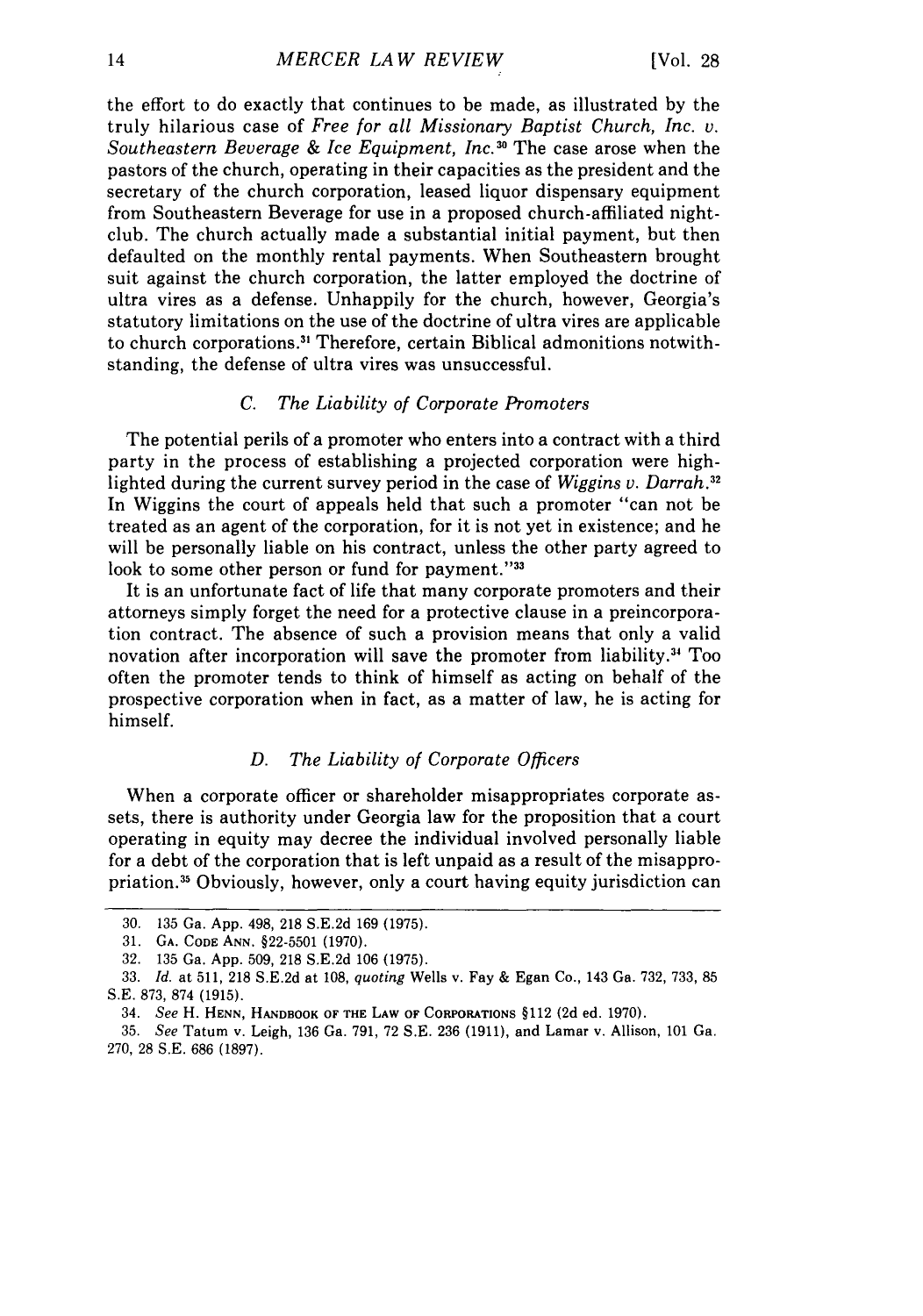grant relief upon that theory-a point succinctly noted by the court of appeals in *Scroggins v. Ridge Nassau Corp."6* The trial court which initially dealt with the case, and granted relief, was the State Court of Cobb County. Under the Georgia Constitution, *superior courts* have exclusive jurisdiction in equity cases.<sup>37</sup>

#### *E. Rights of Dissenting Shareholders*

In *Aaron Rents, Inc. v. Corr,3 <sup>1</sup>*decided during the 1974 survey period, the court of appeals considered the nature of a dissenting shareholder's statutory right<sup>39</sup> to demand that the corporation purchase his shares for their fair value.<sup>40</sup> Left unanswered in that decision was the question whether the dissenting shareholder, who had initially declined to accept the amount tendered to him by the corporation, was entitled to interest on that amount until the time of a judgment which ultimately ruled the tendered amount to be the true value of the shareholder's stock. This question was brought before the court of appeals during the current survey period in *Corr v.* Aaron Rents, Inc.,<sup>41</sup> and no one should be particularly surprised that the answer was in the negative.

#### *F. Procedure*

Probably the most significant recent decision in the corporate sphere was that in *Process Systems, Inc. v. Dixie Packaging Company, Inc.,'"* which has implications that actually extend far beyond the law of corporations. The principal issue in *Process Systems* was whether a New Jersey judgment against a Georgia corporation should be given full faith and credit in, and thus be subject to enforcement by, the Georgia courts. The determining factor was whether New Jersey had applied its long-arm statute to the corporation in a proper manner.

The Georgia Court of Appeals applied the well-known "minimal contacts" test in analyzing the validity of New Jersey's claim of jurisdiction. This test, which has its origins in decisions of the U.S. Supreme Court,<sup>43</sup>

<sup>36. 135</sup> Ga. App. 547, 218 S.E.2d 448 (1975).

<sup>37.</sup> **GA.** CONST. art. VI, §4, 1, **GA. CODE** ANN. §2-3901 (1973).

<sup>38. 133</sup> Ga. App. 296, 211 S.E.2d 156 (1974).

<sup>39.</sup> The statutory right may be found in both the present and the former Georgia Corporations Codes. **GA. CODE ANN.** §22-1202 (1970); Ga. Laws, 1937-38, p. 214, repealed *by* Ga. Laws, 1968, p. 565, 683. The *Aaron Rents* litigation involved the rights of dissenting shareholders as set forth in the old Code. Because of the similarities between the relevant provisions of the two codes, however, there can be little doubt that the *Aaron Rents* matter is quite relevant to the existing law.

<sup>40.</sup> For a discussion of Aaron Rents, Inc. v. Corr, see Claxton, Annual *Survey of Georgia Law: Business Associations,* 27 MER. L. REV. **11,** 15 (1975).

<sup>41. 136</sup> Ga. App. 643, 222 S.E.2d 150 (1975).

<sup>42. 137</sup> Ga. App. 452, 224 S.E.2d 103 (1976).

<sup>43.</sup> *See* Hanson v. Denckla, 357 U.S. 235 (1958); McGee v. International Life Ins. Co., 355 U.S. 220 (1957); International Shoe Co. v. Washington, 326 U.S. 310 (1945).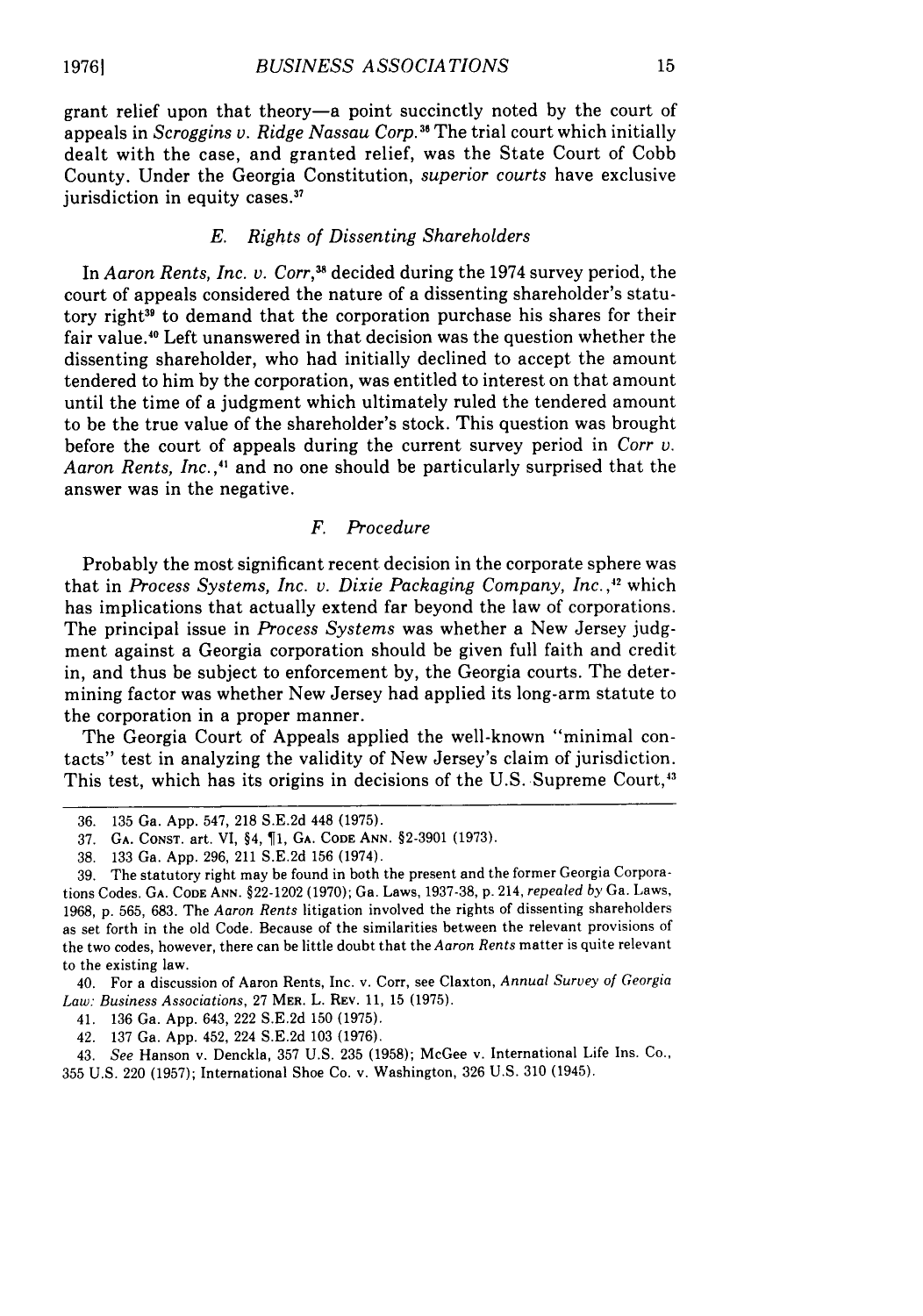is based on the view that, to establish jurisdiction over a nonresident, there must "be some act by which the defendant purposefully avails itself of the privilege of conducting activities within the forum state, thus invoking the benefits and protections of its laws.""

The New Jersey action arose out of contracts that were to be performed in New Jersey, and which were subject to a modification agreement entered into in New Jersey. An agent of the Georgia corporation on at least two occasions had visited the New Jersey offices of the other party to the contract for business discussions. In *Process Systems* the court of appeals held that these facts satisfied the minimal contacts test, thus entitling the New Jersey judgment to be enforced within Georgia. The court summarized its decision with the statement that "where the foreign corporation contacted the resident corporation in its home state and the work was done there, the minimal contacts requirement **. .** .[is] met."45

The *Process Systems* opinion will serve as a major precedent for future decisions on matters involving enforcement actions on foreign judgments. The case is a prime example of the kind of analysis that one would always hope to see in the work product of an appellate court.

In a more mundane matter, the court of appeals in *Healey v. Morgan"* once again examined the need of a corporation for a certificate of authority to transact business. In general, the right of a foreign corporation to transact business in Georgia is conditioned on the procurement of such a certificate from the Georgia secretary of state;<sup>47</sup> a foreign corporation that has failed to obtain a certificate may not maintain an action in any Georgia court." *Healey* dealt with the question whether an assignee of a cause of action held by an unqualified foreign corporation could properly bring a suit when that assignee is a natural person. The Georgia Corporations Code makes it clear that a corporate assignee could not maintain such an action,'9 but it does not directly impose a prohibition upon an assignee who is a natural person. Nevertheless, the court of appeals found no difficulty in holding that the assignee in *Healey* could not proceed with the suit, since he "can acquire no greater rights than his assignor had, and he takes it subject to the equities and defenses existing between the assignor and the debtor at the time of the assignment."<sup>50</sup>

In considering *Healey* and similar cases, one should not forget that there are certain activities that a foreign corporation may undertake within Georgia that are statutorily excluded from the meaning of "transacting-

- 47. **GA.** CODE ANN. §22-1401(a) **(1970).**
- 48. **GA. CODE ANN.** §22-1421(b) **(1970).**
- 49. **GA. CODE ANN.** §22-1421(b) **(1970).**
- **50. 135** Ga. **App. 915, 219 S.E.2d** at **629.**

<sup>44.</sup> Hanson v. Denckla, **357 U.S. 235, 253 (1958).**

<sup>45.</sup> **137** Ga. **App.** at 457, 224 **S.E.2d** at **107.**

<sup>46.</sup> **135** Ga. **App. 915, 219 S.E.2d 628 (1975).**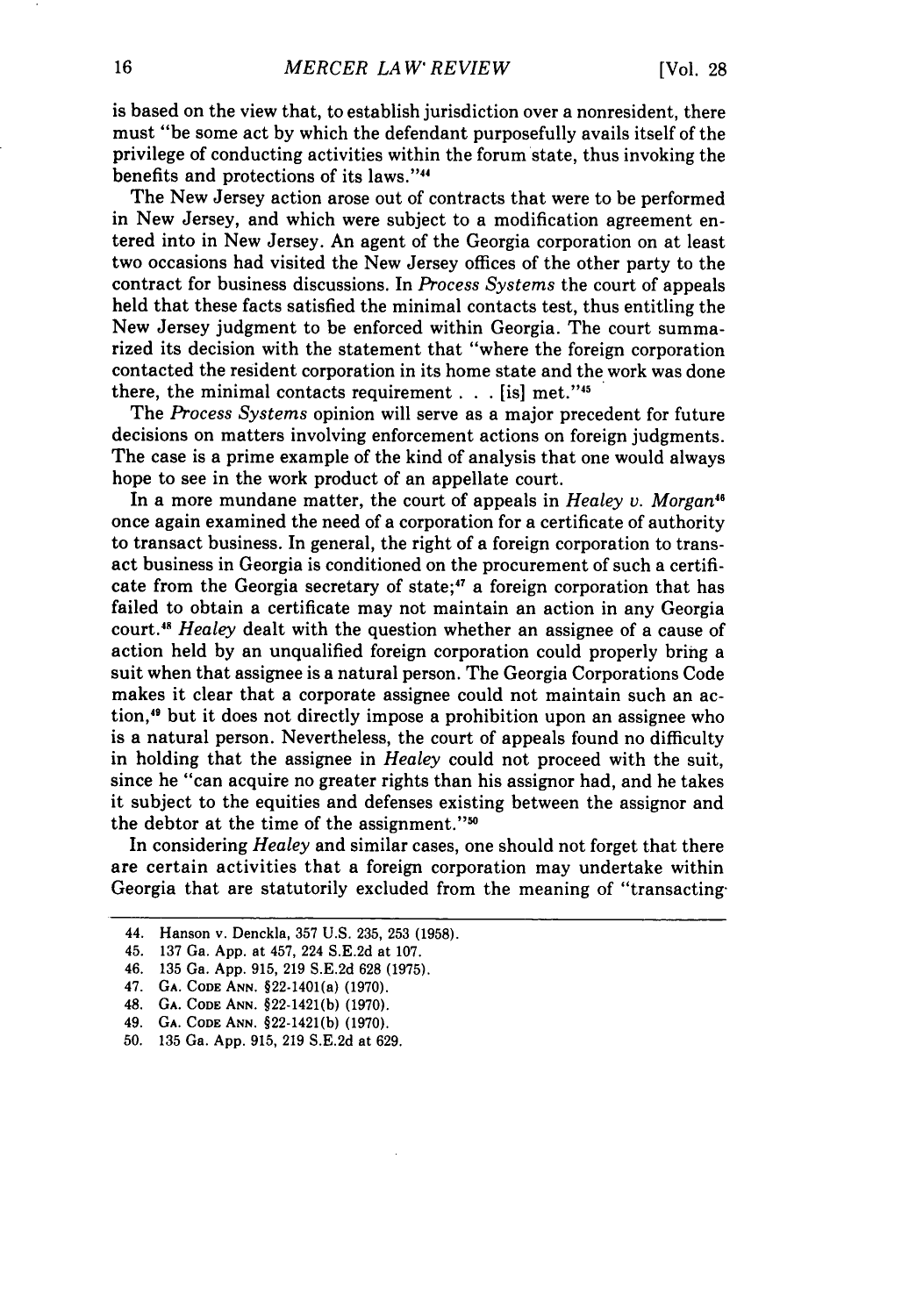business."<sup>51</sup> One should examine these exclusions carefully when evaluating whether a foreign corporation has conducted activities in Georgia in violation of the rule requiring qualification.<sup>52</sup>

In *Fibertex, Inc. v. Caldwell*,<sup>53</sup> another case revolving around a basically procedural issue, the Georgia Supreme Court considered the manner in which a claimant must respond to a superior court order to claimants to show cause why the report of the receiver in a corporate receivership should not be approved. The order in question required that an objecting claimant *come before the judge to whom the receivership matter was assigned.* Instead, the claimant made its objection directly to the receiver, and the matter was eventually heard by a judge other than the one who actually was charged with handling the case. The second judge approved the receiver's report, and the claimant appealed. The supreme court held in effect that the claimant had no basis for an appeal, since it had not complied with the procedure for making an objection set forth in the so-called bar order of the first judge.

If an attorney advised the claimant to make its objection in the manner it followed, that attorney may have been guilty of malpractice. The bar order involved was apparently quite cleat, and at least on the basis of the information in the reported case there would seem to have been no real excuse for the mistake that was made in responding to the order.

#### *G. Nonprofit Corporations*

Georgia courts rarely involve themselves in the operation of benevolent associations, including nonprofit corporations. As stated by the supreme court in *Golden Star of Honor v. Worrell:54*

The general rule is that if a benevolent association confines itself to the powers vested in it, and acts in good faith under by-laws adopted by it, and does not violate the laws of the land or any pecuniary or property right of the member [sic] of the association, the courts have no authority to interfere with the society by directing or controlling it as to questions of internal policy, but will leave the society free to carry out any lawful purpose in accordance with its rules and regulations.<sup>55</sup>

There are exceptions to this pattern, however, as pointed out by the court of appeals in *Smooth Ashlar Grand Lodge (Compact) of F. & A.A. York Masons v. Odom.56* That case arose out of an attempt by members of

**<sup>51.</sup> GA. CODE ANN.** §22-1401(b) (1970).

<sup>52.</sup> A good example of a case dealing with such a statutory exception is Winston Corp. v. Park Electric Co., 126 Ga. App. 489, 191 S.E.2d 340 (1972), discussed in Claxton, supra note 13, at 41.

<sup>53. 236</sup> Ga, 136, 223 S.E.2d 111 (1976).

<sup>54. 158</sup> Ga. 309, 123 S.E. 106 (1924).

<sup>55.</sup> *Id.*

<sup>56. 136</sup> Ga. App. 812, 222 S.E.2d 614 (1975).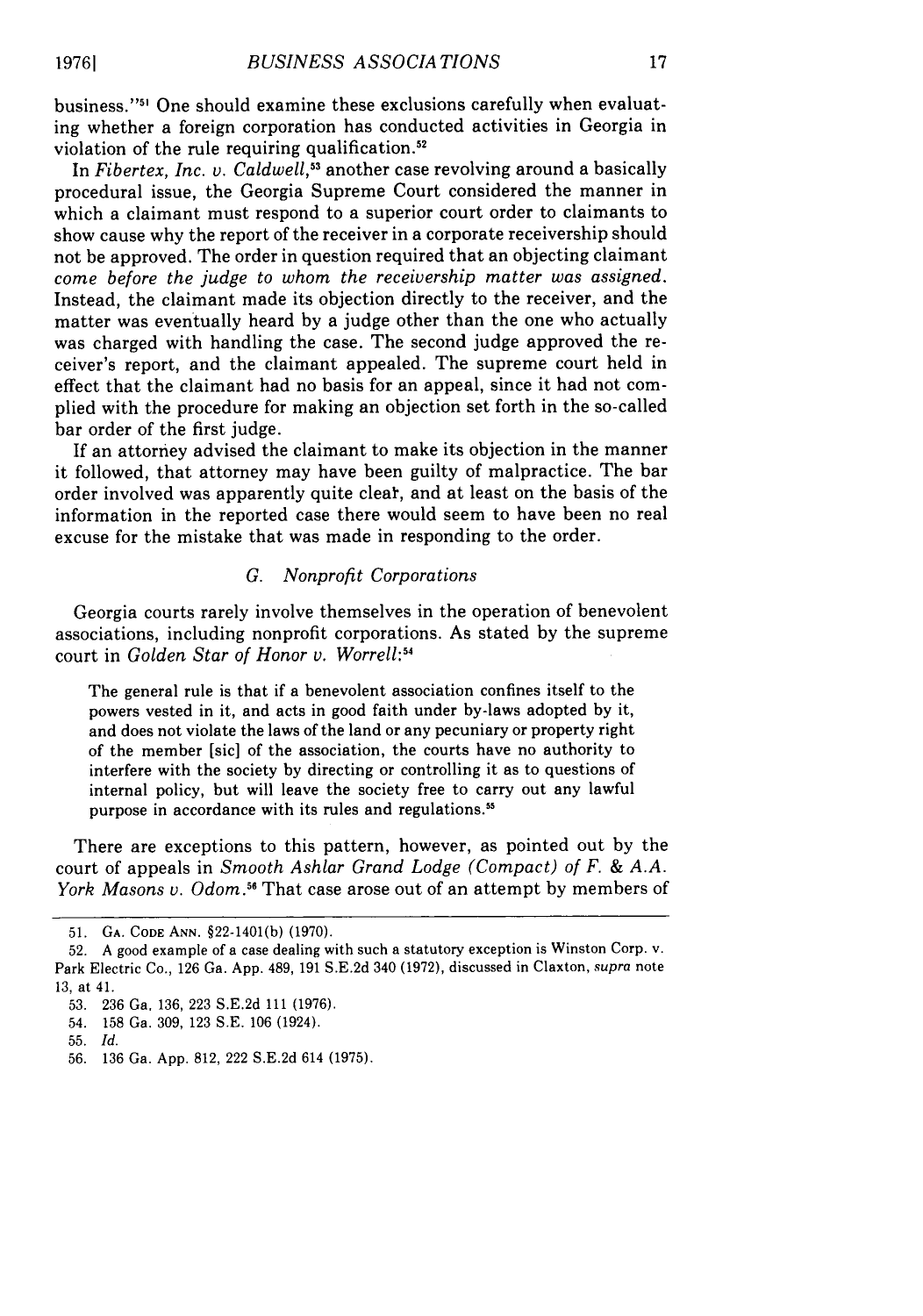a nonprofit corporation to obtain judicial assistance in exercising their statutory right to inspect the books and records of the corporation.<sup>57</sup> The officers of the Masonic Lodge had actively obstructed the members' inspection efforts. The court of appeals held that under these circumstances there was certainly nothing improper in the trial court's refusal to impose summary judgment against the members. In the words of the *Grand Lodge* opinion, "[w]here . . . [judicial] interference is necessary to enforce rights recognized by the law, the courts of this state have not refused to intervene in the internal affairs of a benevolent society simply because that society has its own governing rules."<sup>58</sup>

## *H. New Legislation*

There were no significant substantive changes in the Georgia Corporations Code<sup>59</sup> during the current survey period. However, in its 1976 session the General Assembly did enact many technical modifications dealing with procedures for incorporation, merger, consolidation, and disolution, as well as certain changes in the routine duties of the secretary of state regarding corporations.<sup>60</sup> This new legislation does not alter the basic nature of the Corporations Code, and for that reason will not be discussed in detail in this article.

#### III. **SECURITIES** REGULATION

The Georgia Securities Act of 1973,<sup>81</sup> which became effective on April 1, 1974, expressly includes limited partnership interests in its definition of the term "security."<sup>82</sup> The Securities Act of 1957,<sup>83</sup> which was the predecessor of the present law, did not make specific reference to such interests in its definition of security; 4 however, in two cases decided during the current survey period that dealt with controversies arising under the 1957 Act, the court of appeals held that limited partnership interests were indeed securities. In *Fortier v. Ramsey*<sup>65</sup> the interests were analogized to investment contracts, which were included in the old act's definition of a security. The court stated that where "the limited partners look solely to **. .** . [a] general partner for the enhancement of their investmeits and the ultimate success of the ventures," the limited partnership interests were definitely

**65. 136** Ga. **App. 203,** 220 **S.E.2d 753 (1975).**

<sup>57.</sup> See **GA.** CODE **ANN.** §22-2612 **(1970).**

**<sup>58.</sup> 136** Ga. **App.** at **815,** 222 **S.E.2d** at **616** (emphasis added).

**<sup>59.</sup> GA. CODE ANN.,** tit. 22 **(1970).**

**<sup>60.</sup>** Ga. Laws, **1976, p.** 1102.

**<sup>61.</sup> GA. CODE ANN.,** tit. **97 (1976).**

**<sup>62.</sup> GA.** CODE **ANN.** §97-102(a)(16).

**<sup>63.</sup>** Ga. Laws, **1957, p.** 134.

<sup>64.</sup> Ga. Laws, **1957, p. 136.**